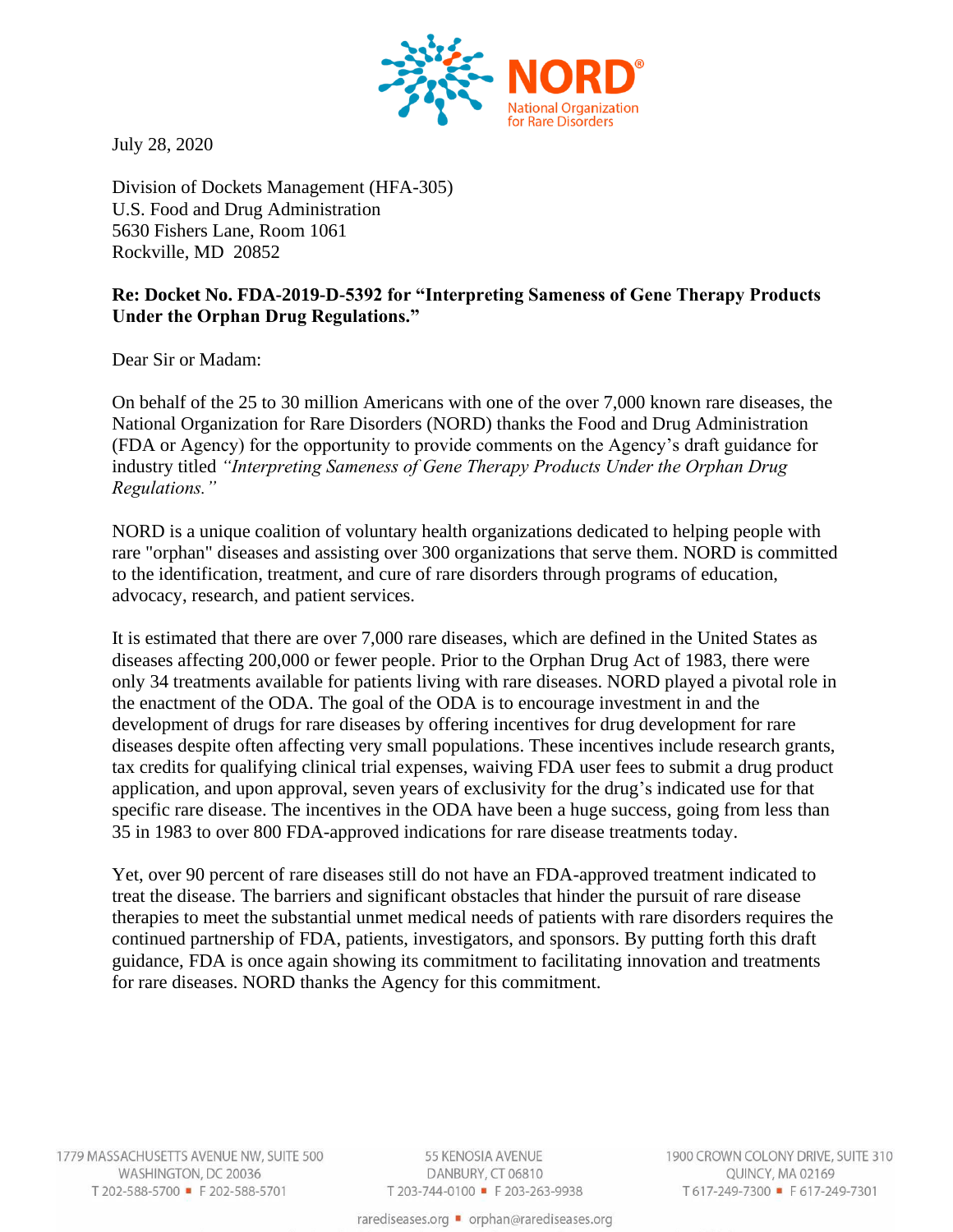Estimates suggest that anywhere between half to two-thirds of the 7,000 rare diseases begin in childhood.<sup>1,2</sup> Many continue to be fatal in these young children.<sup>3</sup> Yet, scientific advancements leading to early diagnosis and improved treatments have resulted in more children with rare diseases surviving into adulthood.

Gene therapies can be targeted for patients with a specific genetic abnormality. This is a particularly exciting development for rare disease patients because many rare diseases are a result of a genetic disorder<sup>4</sup> and currently, most patients do not have any other treatment options. CBER stated at a recent meeting that there are now more than 900 gene therapies being actively investigated.

Upon FDA's approval of one of the first gene therapies, then-Acting FDA Commissioner Ned Sharpless said, "With each new approval, we see this exciting area of science continue to move beyond the concept phase into reality. The potential for gene therapy products to change the lives of those patients who may have faced a terminal condition, or worse, death, provides hope for the future. The FDA will continue to support the progress in this field by helping to expedite the development of products for unmet medical needs..." <sup>5</sup> Without question, this success is profound and offers a lot of hope to others living with rare diseases that they too might benefit from a gene therapy in the near future.

The FDA's draft guidance on *Interpreting Sameness of Gene Therapy Products Under the Orphan Drug Regulations* provides guidance to industry on how FDA would evaluate a gene therapy to determine whether it would qualify for orphan-drug designation. Specifically, the draft guidance proposes that if two gene therapy products are intended for the same indication, then FDA will evaluate the "principal molecular structural features" of those products as determined by the transgenes and vectors used. The guidance indicates that if there are only minor differences in the transgenes and/or the vectors, FDA generally will not consider the principal molecular structure to be different. But the Agency leaves open the possibility that additional features of the final product may be considered in determining sameness. NORD hopes that, as the science develops and the Agency gains experience, FDA will share its thinking around additional features that do or do not contribute to sameness. But, as a general principle, NORD believes this approach strikes the balance sought to be achieved under the Orphan Drug Act between spurring innovation on the one hand and permitting competition when appropriate.

Although the science on gene therapies is still very new and evolving, providing a clear overview of FDA's thinking as this guidance does will help drug developers better understand the parameters and the Agency's decision-making process. As proposed in the draft guidance, we believe FDA's interpretation of "sameness" for gene therapy products is consistent with 21 CFR

<sup>&</sup>lt;sup>1</sup> Sanford Research. Pediatrics & Rare Diseases. [https://research.sanfordhealth.org/fields-of-research/pediatrics-and](https://research.sanfordhealth.org/fields-of-research/pediatrics-and-rare-diseases)[rare-diseases.](https://research.sanfordhealth.org/fields-of-research/pediatrics-and-rare-diseases) Accessed on November 19, 2019.

<sup>2</sup> Bavisetty S., Grody, W., Yazdani, S. Emergence of pediatric rare diseases. Rare Dis. 2013; 1: e23579. https://www.ncbi.nlm.nih.gov/pmc/articles/PMC3932940/. Accessed on November 19, 2019.

<sup>&</sup>lt;sup>3</sup> Institute of Medicine. Rare Diseases and Orphan Products. Pp. 89-91.

[https://www.ncbi.nlm.nih.gov/books/NBK56189/pdf/Bookshelf\\_NBK56189.pdf.](https://www.ncbi.nlm.nih.gov/books/NBK56189/pdf/Bookshelf_NBK56189.pdf) Accessed on November 19, 2019. <sup>4</sup> <https://omim.org/statistics/geneMap>

<sup>5</sup> [https://www.fda.gov/news-events/press-announcements/fda-approves-innovative-gene-therapy-treat-pediatric](https://www.fda.gov/news-events/press-announcements/fda-approves-innovative-gene-therapy-treat-pediatric-patients-spinal-muscular-atrophy-rare-disease)[patients-spinal-muscular-atrophy-rare-disease](https://www.fda.gov/news-events/press-announcements/fda-approves-innovative-gene-therapy-treat-pediatric-patients-spinal-muscular-atrophy-rare-disease)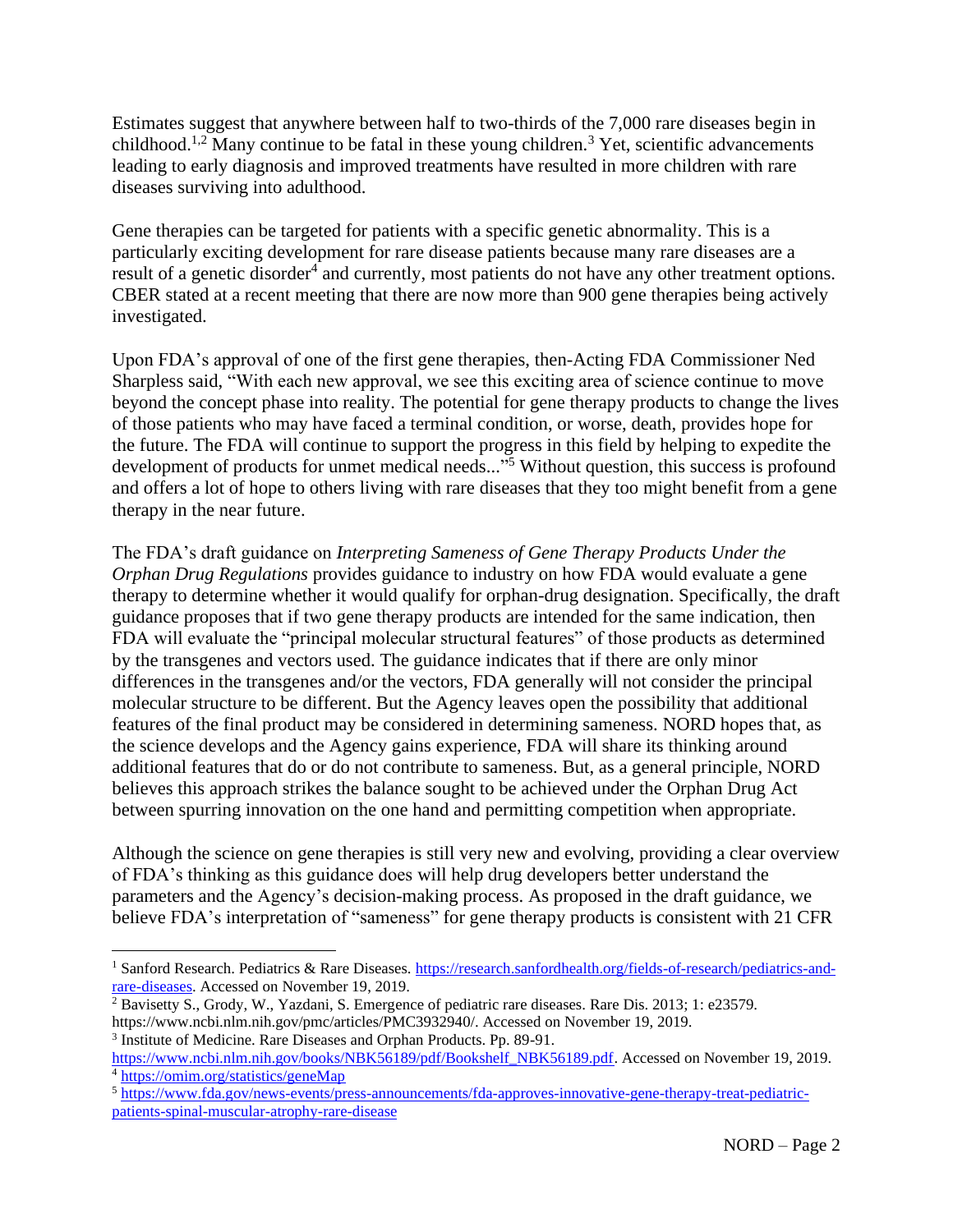$316.3(b)(14)(ii)$ , <sup>6</sup> the definition of what a same drug means if the drug is composed of large molecules. In other words, FDA's evaluation will consider the principal molecular structure of the products and determine if two gene therapies have or use different transgenes and/or vectors. If two gene therapy products use different transgenes and vectors, FDA generally intends to consider them to be different drugs. If two gene therapies express different transgenes but have or use the same vector, FDA generally intends to consider them different drugs; this also would hold true if the two gene therapies, have or use vectors from a different viral class, but express the same transgene. It is important that FDA's determination of "sameness" does not depend upon whether every detail is the same. NORD believes this draft guidance mostly strikes an appropriate balance and ensures regulatory flexibility in the future.

However, given that the science and technology is still very new and quickly evolving, it is important for FDA to maintain open communications with drug developers and be flexible as new data and understanding of gene therapies emerge. For example, additional guidance will be necessary on the meaning of "minor differences" in transgenes and vectors. This lack of clarity could affect how sponsors approach their gene therapy development program and impact investments and innovation. Therefore, as the Agency gains more knowledge and experience, it will be critical for FDA to clearly communicate what constitutes minor differences, how it arrived at this determination, and the process for drug developers to glean this information in order to maximize the incentives afforded to them under the ODA. NORD suggests using approaches like an iterative guidance that is updated in a step wise approach, like those utilized during the COVID-19 pandemic, a discussion guide, or a forum in which the Agency could respond to stakeholder questions on sameness over time.

Another component of the draft guidance that will be worth elaborating on, when appropriate, is the additional features of the final gene therapy that FDA generally intends to consider. More information will need to be provided to sponsors as soon as possible, as this too has the potential to impact their development programs. If FDA intends to undertake these considerations of the final gene therapy product, at what point in the development process will this be discussed with the sponsor and will orphan designation be determined?

In FDA's final guidance for industry on *Human Gene Therapy for Rare Diseases*, FDA recommends early communications with CBER's Office of Tissues and Advanced Therapies (OTAT). <sup>7</sup> FDA suggests that these meetings could occur even before submission of an IND, as an Initial Targeted Engagement for Regulatory Advice on CBER products (INTERACT) meetings. It is likely that many drug sponsors will take FDA's advice and request these earlystage meetings as they plan their gene therapy development program. During these meetings it will be helpful if FDA is prepared to indicate whether the gene therapy under consideration is a good candidate or not for orphan drug designation. NORD supports, for the final guidance, the inclusion of guidelines around when concerns about sameness should be brought to the Agency, early determinations of this kind can help inform a program's progression. Following these meetings, it will be important for the Agency to quickly and clearly communicate with the sponsor should any of the non-binding regulatory advice change that could affect the direction of the development program.

<sup>6</sup> https://www.accessdata.fda.gov/scripts/cdrh/cfdocs/cfcfr/CFRSearch.cfm?fr=316.3

<sup>7</sup> <https://www.fda.gov/media/113807/download>